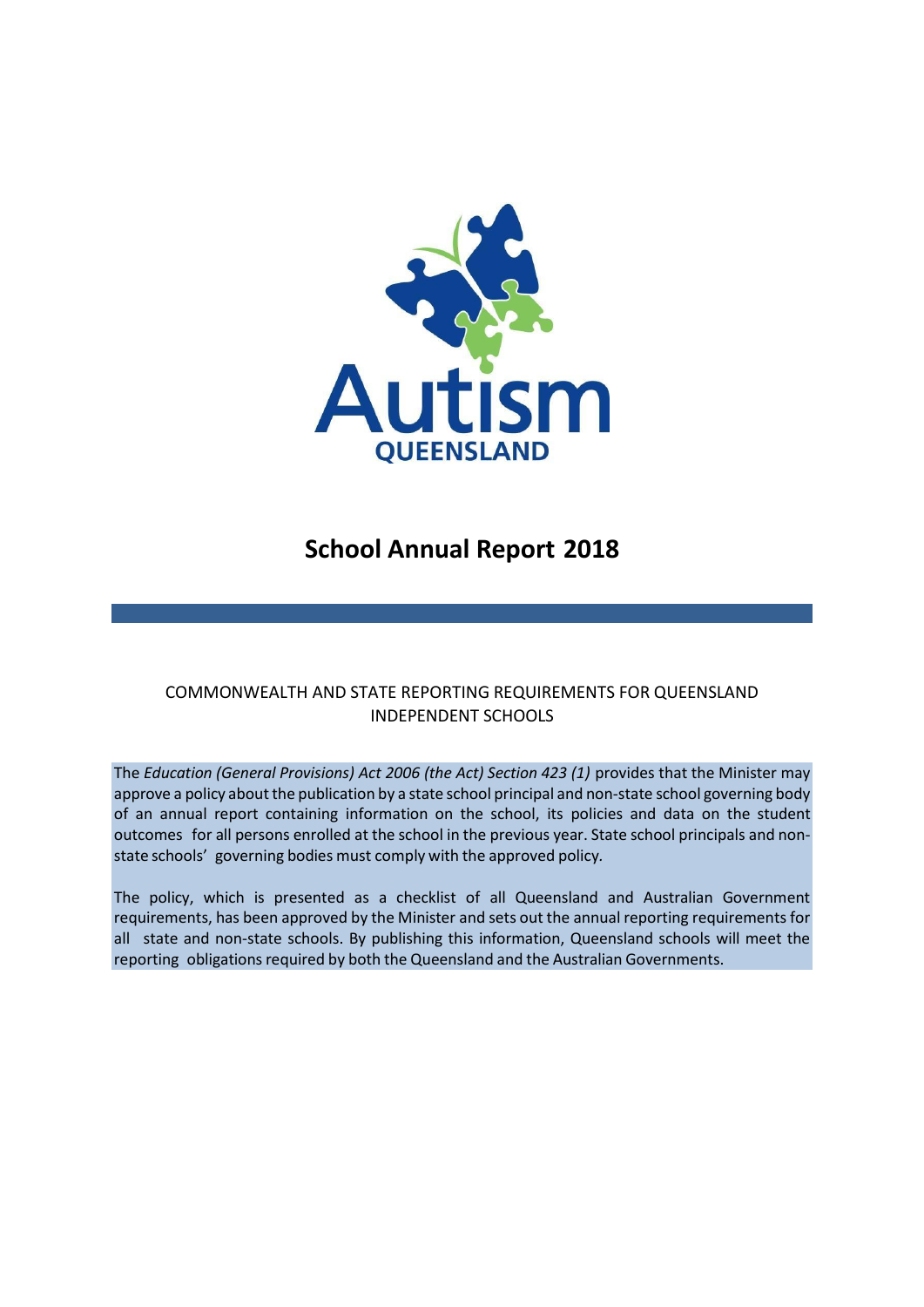Autism Queensland Limited runs two Education and Therapy Centres in Brisbane at Brighton and Sunnybank Hills that operate as an accredited independent special school.

### **SCHOOL SECTOR**

Independent

### **SCHOOL ADDRESS**

Sunnybank Campus **Brighton Campus** Brighton Campus 437 Hellawell Road 136 North Road Sunnybank Hills Qld 4109 Brighton Qld 4017 Ph: 07 3273 0000 Ph: 07 3631 6300 Fax: 07 3273 0093 Fax: 07 3631 6388 [sunnybankschool@autismqld.com.au](mailto:sunnybankschool@autismqld.com.au) [brighton@autismqld.com.au](mailto:righton@autismqld.com.au)

Contact: The Principal Website: [www.autismqld.com.au](http://www.autismqld.com.au/)

### **TOTAL ENROLMENTS FOR 2018**

A total of 144 students (equivalent to 78 full-time enrolments) attended the Autism Queensland School. This included 12 full-time enrolments at Sunnybank and six at Brighton campus, and 126 part-time enrolments (66 at Sunnybank campus and 60 at Brighton). The average attendance rate in 2018 for the whole school was 89.11% (91.39% for Sunnybank; 86.83% for Brighton).

### **YEAR LEVELS OFFERED**

Both campuses provide a range of enrolment options for students verified with Autism Spectrum Disorder(ASD) from Prep to Year 12.

### **CO-EDUCATIONAL OR SINGLE SEX**

Co-educational

### **CHARACTERISTICS OF THE STUDENT BODY**

All students enrolled in the school have a diagnosis of autism and verified ASD in accordance with the Queensland Department of Education's guidelines to support students with disability in independent schools.

Students present, in varying degrees, with persistent deficits in social communication and social interaction across multiple contexts; and restricted, repetitive patterns of behaviour, interests, or activities.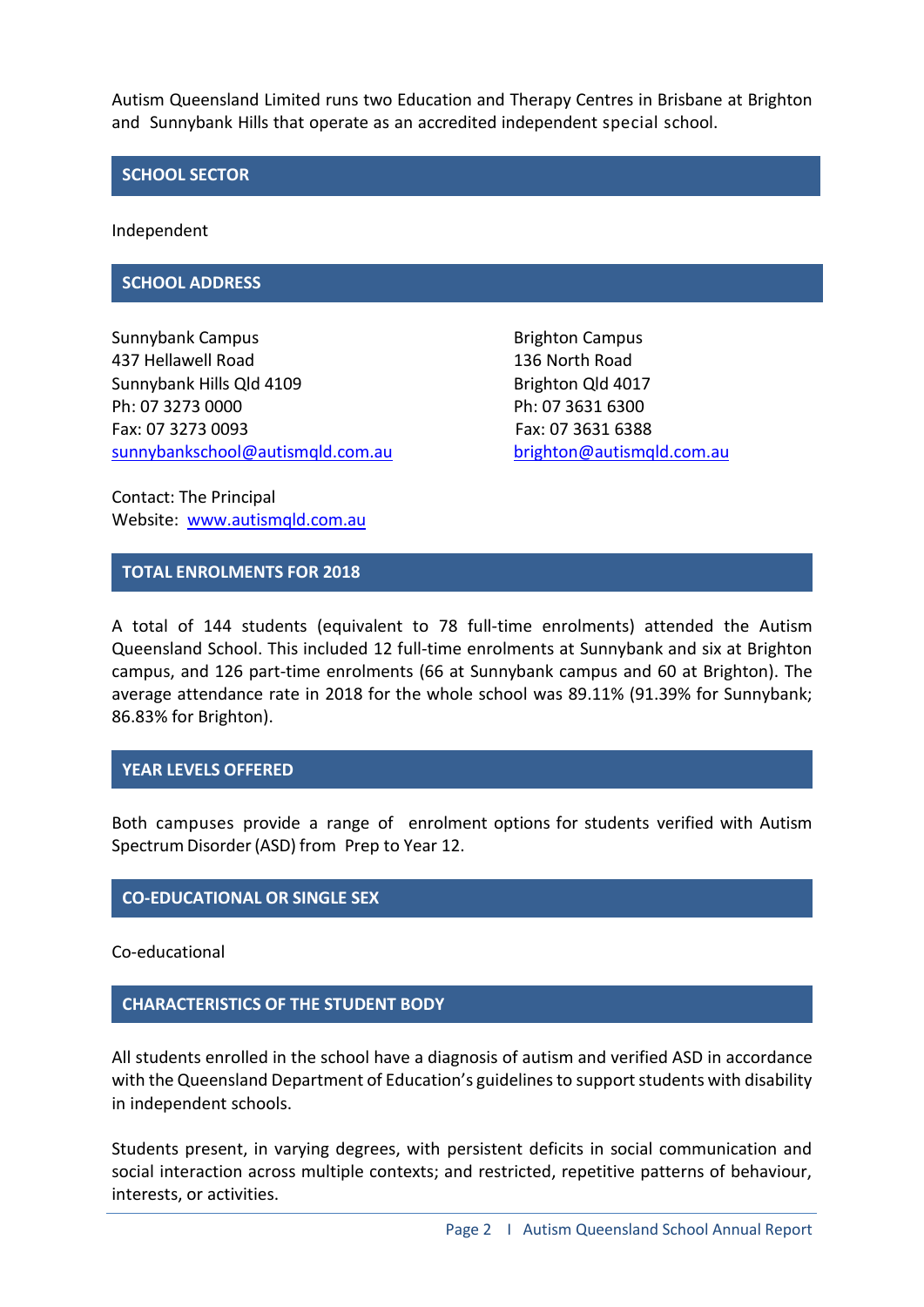Their access to learning is impacted by differences or difficulties involving some, or all, of the following:

- Attending to tasks, information, people, interactions, objects and items
- Interpreting and processing information, the intent of others, instructions and content and making connections between pieces of information
- Developing and utilising flexible thinking strategies to manage day to day and larger transitions or changes to routines, staff, content, processes and information
- Executive function tasks including retaining, organising, prioritising and utilising information for decision making and communication processes
- Communicating with others, including sharing information and needs, initiating and responding to others, using and understanding non-verbal interactions
- Developing and maintaining reciprocal interactions and relationships necessary for learning and play
- Identifying, learning and applying strategies to develop self-regulation skills necessary for day to day learning and engagement.

# **DISTINCTIVE CURRICULUM OFFERINGS**

Autism Queensland is committed to ensuring our students have access to a high-quality curriculum suitable to their individual learning needs. Teachers use the Australian Curriculum to develop teaching and learning programs that consider students' strengths and interests, their age and their individual learning needs. Consideration is given to students' communication, the social and emotional wellbeing of students, the physical environment and students' sensory processing needs, preference for consistent relationships and interactions and curriculum adjustments to content, delivery, and assessment.

Appropriate adjustments are provided to optimise our students' engagement and participation in education. Our school pedagogy outlines how we teach at Autism Queensland:

- Continuous assessment is used to determine curriculum and learning needs
- All students have a personalised learning plan that addresses barriers to learning
- All students have access to an individual weekly schedule outlining their learning arrangements and the resources to support this arrangement
- Student wellbeing, relationships and regulation needs are addressed through explicit teaching of elements of the Australian Curriculum
- Consultation and collaboration with key stakeholders including parents, the student, home school team and the Autism Queensland school team determine student needs and curriculum priorities in each school setting.

# **The School Program**

For students in Years Prep-3, parents have a choice of either part-time or full-time enrolment. For Years Prep-12, Autism Queensland's Education Service Agreement with the Department of Education, under the Non-State Special Needs Organisations funding program, facilitates shared placement of students with ASD in a part-time school-based program at Autism Queensland with enrolment at their base or "home" mainstream school.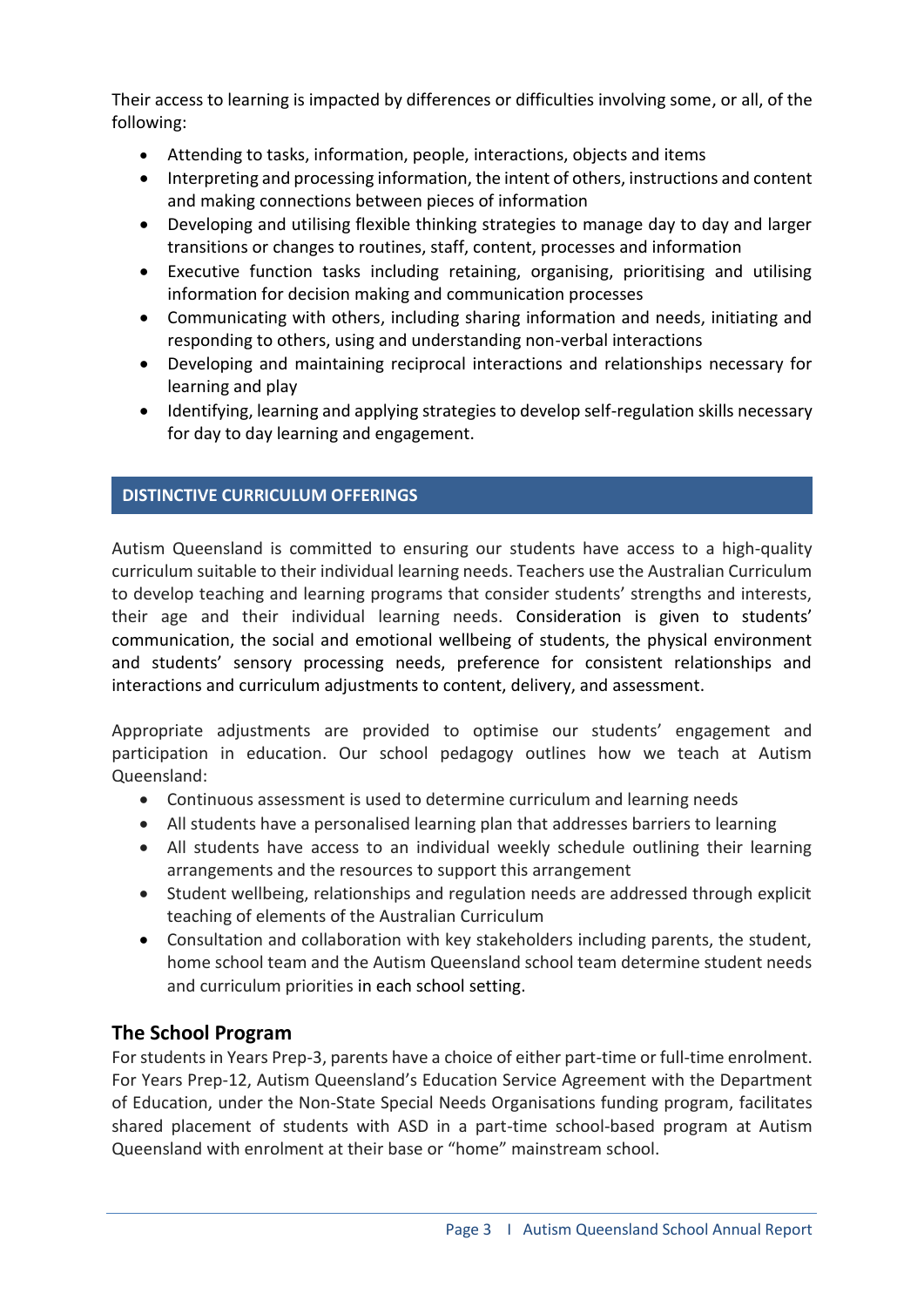This partnership promotes an inclusive program for students specifically designed to:

- Enable students to maintain connection with their peer group and local school curriculum
- Enable students to practice identified skills for generalisation to a mainstream setting
- Continue social connection with their local community
- Provide opportunities for observation, data collection and sharing of expertise among key stakeholders.

Students are grouped according to age, ability and needs, with a maximum of six students per class. Each class is staffed by a teacher and at least one teacher aide with additional support from allied health professionals, featuring:

- An interdisciplinary team approach including parents, home school staff, Autism Queensland teachers, speech pathologists, occupational therapists, psychologists, and other associated professionals
- Regular goal-based communication with parents and carers
- Personalised Learning Plans (PLPs), tailored to address the impact of ASD on students' access to learning, developed in collaboration with the home school education support team and parents and carers
- Therapy support within the classroom and playground areas
- Explicit teaching of skills addressing the function of behaviours of concern
- Environmental modifications and supports
- Structured learning environments to maximise engagement and success for students with ASD
- Focus on functional life skill development including social problem solving and emotional regulation skills necessary for lifelong learning
- Emphasis on generalisation to home and other educational settings
- Parent support, advocacy and education.

# **Class Placements**

The decision for part or full-time placements is made on a case by case basis and is dependent on criteria which impact school attendance and/or access to (mainstream) school programs such as anxiety, social communication and behaviour. Consideration for inclusion in the program involves the collection and review of a variety of enrolment information including:

- A current diagnosis of ASD and/or verification for school-age students
- A school visit to the student's home school by Autism Queensland staff
- An enrolment interview with the student and his/her parents
- Consultation with relevant stakeholders
- Review of recent documents such as school reports, current personalised learning and individual positive behaviour support plans and recent therapy reports.

Students who function academically relatively well but are identified as potentially benefitting from Autism Queensland-specific programs, will be offered fewer days than those requiring greater support to access their school program. Other factors such as the payment of school fees may influence some parents' choice in the length of placement for their child.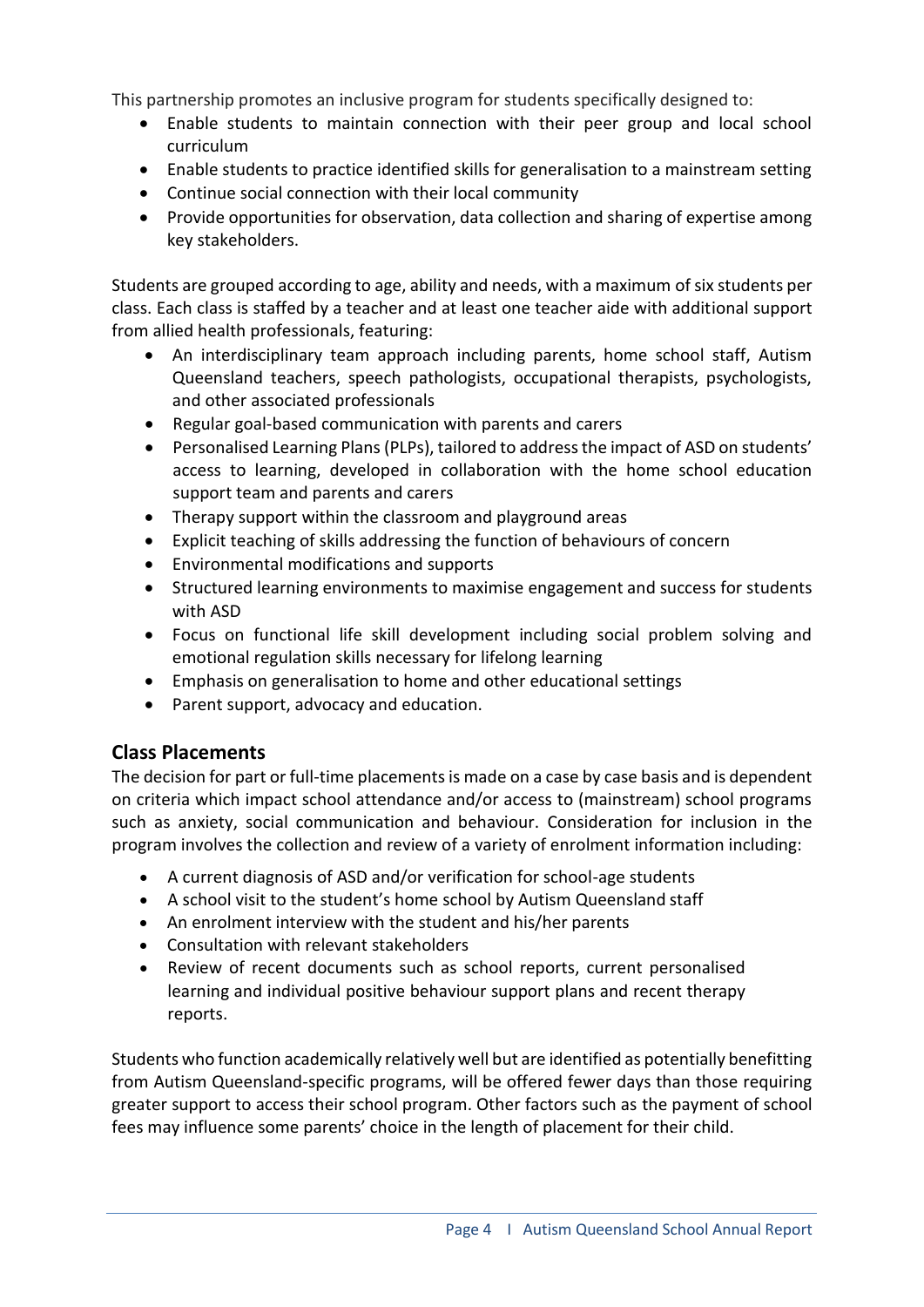### **EXTRA-CURRICULAR ACTIVITIES OFFERED**

- Parenting information sessions
- Annual Go Blue for Autism fundraising and awareness campaign
- Holiday programs
- Book Week activities
- End of year Concert and Markets.

# **School Outreach Service**

'Outreach' is provided by Autism Queensland School staff for the students' whole team including parents and carers, home school teachers and education support team staff, as well as other relevant external stakeholders. Autism Queensland teachers have additional noncontact time explicitly allocated for home school visits and consultative support for the students' education support teams. This provides the opportunity for staff to observe students in their mainstream setting to assist in providing realistic support to the education support team and opportunities for generalisation of strategies developed in the Autismspecific program.

### **Outreach services may include:**

*Collaboration and Peer Support*

- Regular communication with, and support for, the home school education support team
- Termly outreach visits to the students' home school to view and collaborate
- Consultancy support to the students' home school education support team to introduce new strategies and adjustments
- Support for parents and carers
- Home school staff visits to Autism Queensland School to view and discuss programs, the environment and supports and adjustments implemented
- Leading PLP and individual behaviour support plan development and implementation
- Sharing of assessments and reports, including verification documents and information, PLP and individualised program documents.

### *Transition Planning and Support*

- Orientation visits and information for the family and student before the beginning of placement
- Enrolment data collection
- Regular meetings and ongoing communication for transitions both in and out of dual placement and for some, transition to high school.
- Provision of information regarding other possible services and supports
- Attendance at external stakeholder meetings as relevant.

## **SOCIAL CLIMATE**

Inclusive education for students with ASD is a complex process requiring collaborative relationships and partnerships, responsive planning, and creative supports.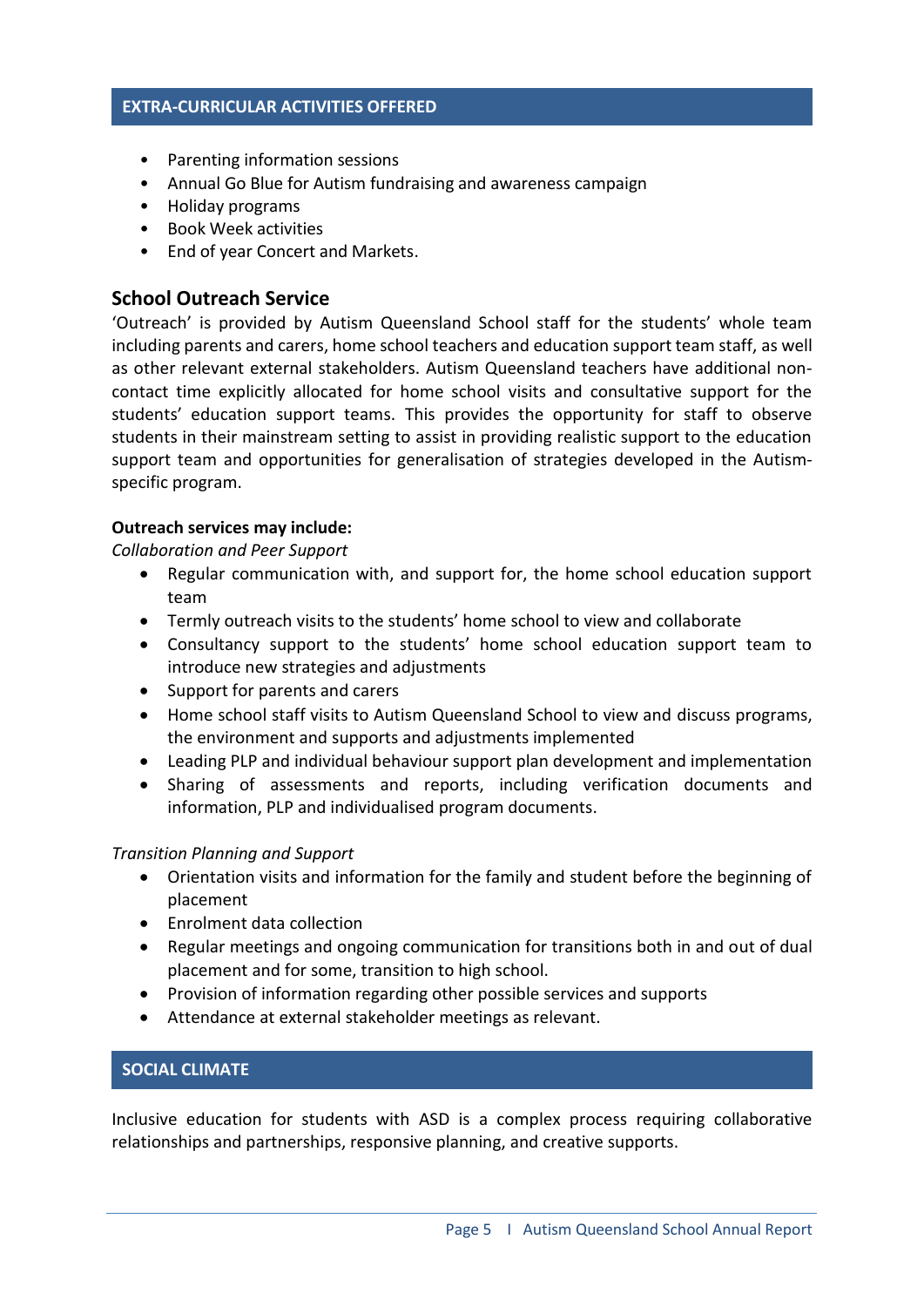Evidence-informed strategies and adjustments within our school consider the impact of autism on each student and address barriers to curriculum access to ensure:

- Our students can be successful and confident
- Adjustments consider safety, maximise success and are least restrictive
- Uniform strategies, language, resources and support are evident across our school.

A full range of professionals comprising teachers, occupational therapists, psychologists, speech pathologists and teacher aides work collaboratively with parents and caregivers to develop appropriate individualised plans to meet the needs of students. Regular contact with home school staff, through school visits, emails and phone calls, ensures targeted skills remain relevant for the student during their enrolment at Autism Queensland. There is a strong emphasis on informed practice that meets the specific needs of students with a verification of ASD in every aspect of the school program.

# *Our Vision*

A life of participation, opportunity and choice for people with Autism Spectrum Disorder.

# *Our Mission*

To support people living with Autism Spectrum Disorder through responsive, evidenceinformed practice and advocacy.

# *Our Values*

- **Excellence**
- Innovation
- **Equity**
- Person-centred
- Consumer-driven



# *Key Drivers*





### **PARENT, TEACHER AND STUDENT SATISFACTION WITHIN THE SCHOOL**

As part of Autism Queensland's data collection process, staff were surveyed regarding the service provided by Autism Queensland to students, families and other schools in 2018, as well as the impact of this service. Survey data was collated for 119 students who had dual enrolment in the 2018 school year. The findings reflect significant improvement in student access to and participation in the Australian Curriculum. In particular, this is evident in the following findings:

- o Attendance
	- While **84.9%** of students had regular attendance at Autism Queensland (with few or no absences), only **68.1%** of students also had this attendance pattern in their other school setting
	- The attendance patterns of **5.9%** of students improved in an Autism Queensland setting as the Autism Queensland placement progressed, making a total of **90.8%** of students who had regular attendance at AQ (with few or no absences)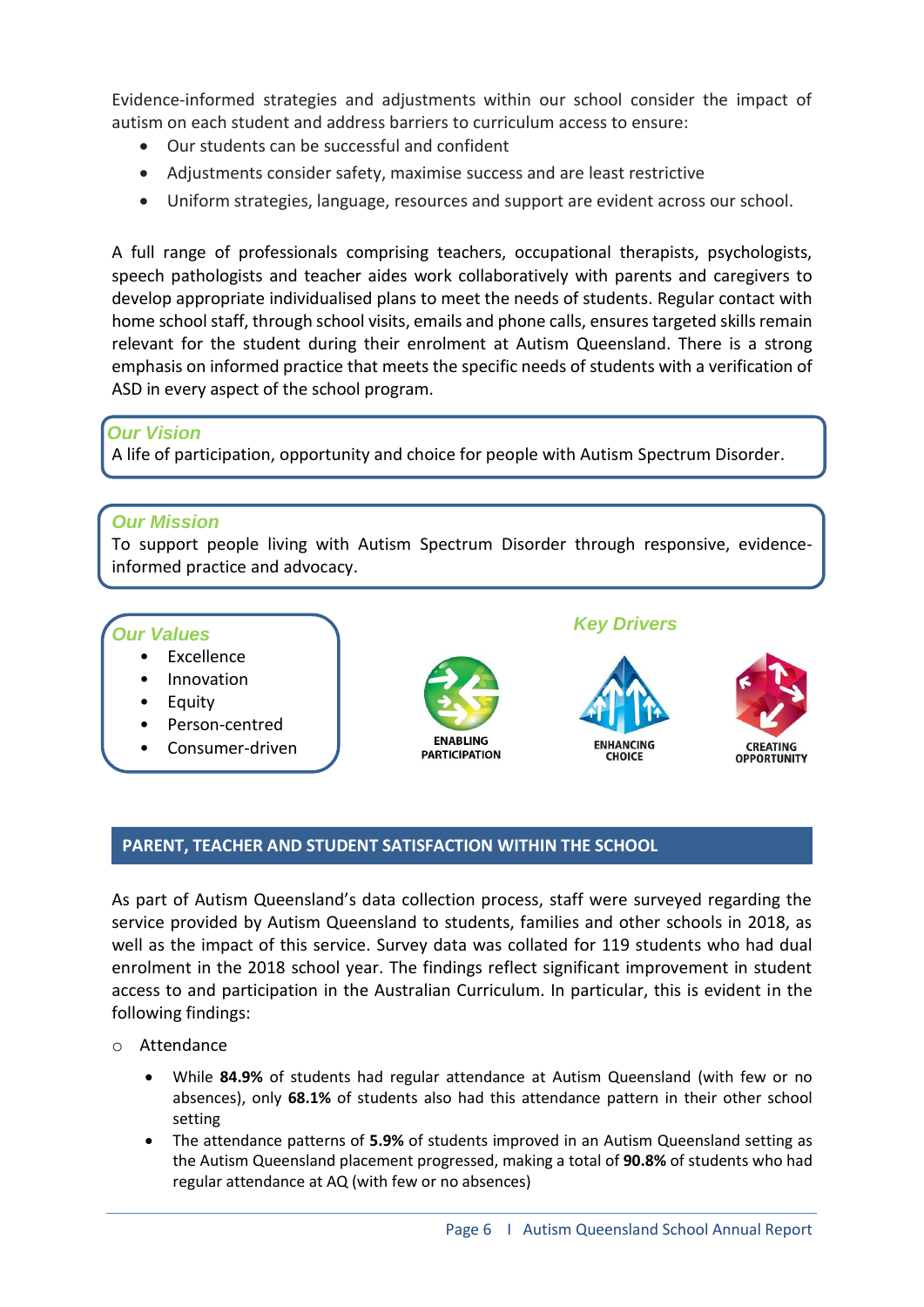- The attendance patterns of **11.8%** of students improved in their other school setting as the Autism Queensland placement progressed
- It is important to note that **97.5%** of students attended full days when at Autism Queensland whereas only **66.4%** of students attended full days in their other school setting
- By the end of the 2018 school year only **one** Autism Queensland student was not attending full days in the Autism Queensland School setting
- **15.1%** of students increased their hours of attendance in their other school setting as their Autism Queensland enrolment progressed.
- o Student engagement and achievement:
	- It should be noted that the attendance data provided above reflects the increased opportunity students had to access and participate in the Australian in both school settings as an outcome of Autism Queensland enrolment.
	- Support for students to develop increased and adaptive self-regulation skills enables them to transition into classrooms after play times and to better transition from one learning task to another, thereby providing improved access to the Australian Curriculum. It was reported that **86.5%** of students improved their ability to transition well between learning environments and tasks in an Autism Queensland setting.
	- The engagement in learning of students with autism is impacted by the adjustments provided. It was found that **90.7%** of students improved their ability to engage in learning tasks at Autism Queensland.
	- It was found that **71.5%** of students demonstrated progress in learning and retaining Australian Curriculum English concepts (at the appropriate individual curriculum access level).
	- It was found that **80.7%** of students demonstrated progress in learning and retaining Australian Curriculum Mathematics concepts (at the appropriate individual curriculum access level).
	- It was found that **86.5%** of students demonstrated progress within the Australian Curriculum Personal and Social Capability, in the learning continuum and/or embedded within Australian Curriculum subjects or learning areas. This is significant evidence of the impact of the Autism Queensland program on curriculum access and participation.
- o Transitioning students back to mainstream schooling:
	- Autism Queensland PLPs are reviewed every six months. In this process, all stakeholders discuss the student's current levels of support needs. Transition planning will occur for students who are transitioning:
		- i. From one Autism Queensland class to another (to increase or reduce the number of days a student attends AQ)
		- ii. From a full-time Autism Queensland class to a dual enrolment with Autism Queensland and another school setting
		- iii. From Autism Queensland School to a full-time placement in another school setting
	- Autism Queensland placement needs, and associated transition planning, were discussed with stakeholders including the student's family and/or representatives from the student's other school for **91.6%** of students in 2018.

# **SCHOOL INCOME BROKEN DOWN BY FUNDING SOURCE**

Autism Queensland School funding breakdown for both campuses can be viewed on the *Autism Queensland Education and Therapy Centre, Sunnybank Hills* page of the My School website: <https://myschool.edu.au/school/40402>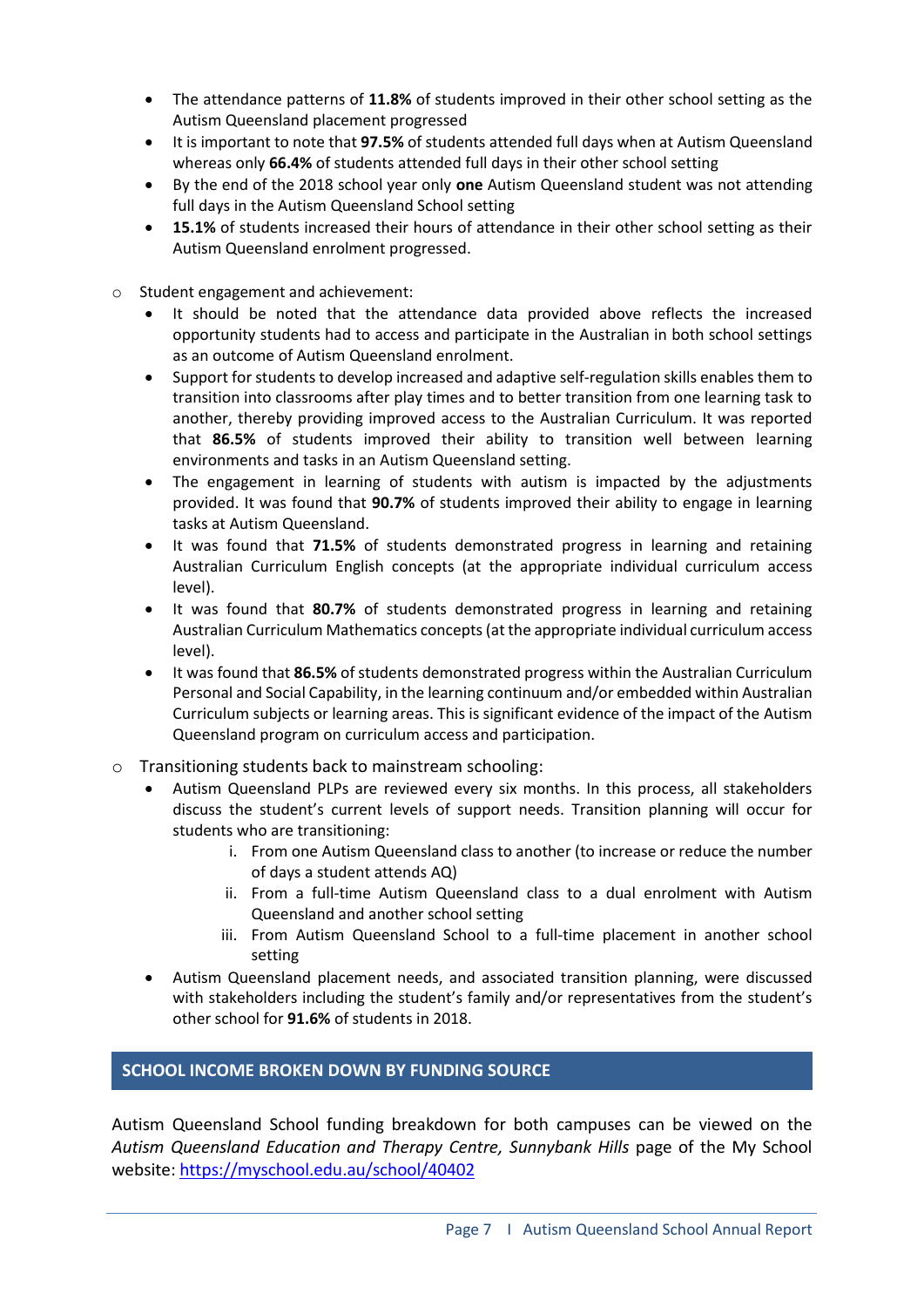# **STAFFING**

### *Staff Composition, including Indigenous Staff*

| Total number of full-time school staff   | 14  |
|------------------------------------------|-----|
| Total number of part-time school staff   | 95  |
| Total number teaching staff              | 24  |
| Total number of non-teaching staff:      | 85  |
| Total number of part-time teaching staff | 16  |
| Total number of full-time teaching staff | 8   |
| Total number of full-time non-teaching   | 6   |
| staff                                    |     |
| Total number of part-time non-teaching   | 79  |
| staff                                    |     |
| Total number of indigenous staff         | 1   |
| Total number of school staff:            | 109 |

### *Qualifications of all Teachers*

| Qualification       | Either detail the number or the percentage of<br>classroom teachers and school leaders at the<br>school who hold this qualification |
|---------------------|-------------------------------------------------------------------------------------------------------------------------------------|
| Doctorate or higher | 0                                                                                                                                   |
| <b>Masters</b>      |                                                                                                                                     |
| Bachelor's Degree   | 34                                                                                                                                  |
| Diploma             | 11                                                                                                                                  |
| Certificate         | 17                                                                                                                                  |

### *Proportion of teaching staff retained from the previous year*

| Number of permanent      | Number of these staff     |                  |
|--------------------------|---------------------------|------------------|
| teaching staff at end of | retained in the following | % retention rate |
| previous year            | year (the program year)   |                  |
| 18                       | 17                        | 94.4%            |

### *Average staff attendance for the school, based on unplanned absences of sick and emergency leave periods of up to 5 days*

| Number of Staff                     | Number of School                                                                    | <b>Total Days Staff</b> | <b>Average Staff</b>   |
|-------------------------------------|-------------------------------------------------------------------------------------|-------------------------|------------------------|
|                                     | Days                                                                                | Absences                | <b>Attendance Rate</b> |
| 109                                 | 205                                                                                 | 691                     | 96.91%                 |
|                                     | For permanent and temporary classroom teachers and school leaders the average staff |                         |                        |
| attendance rate was 96.91% in 2018. |                                                                                     |                         |                        |

# **STAFF PARTICIPATION IN AND EXPENDITURE ON PROFESSIONAL DEVELOPMENT IN 2018**

The School is supported by teaching, therapy, transport and administrative staff of 54.7 FTE including a principal and two campus team leaders.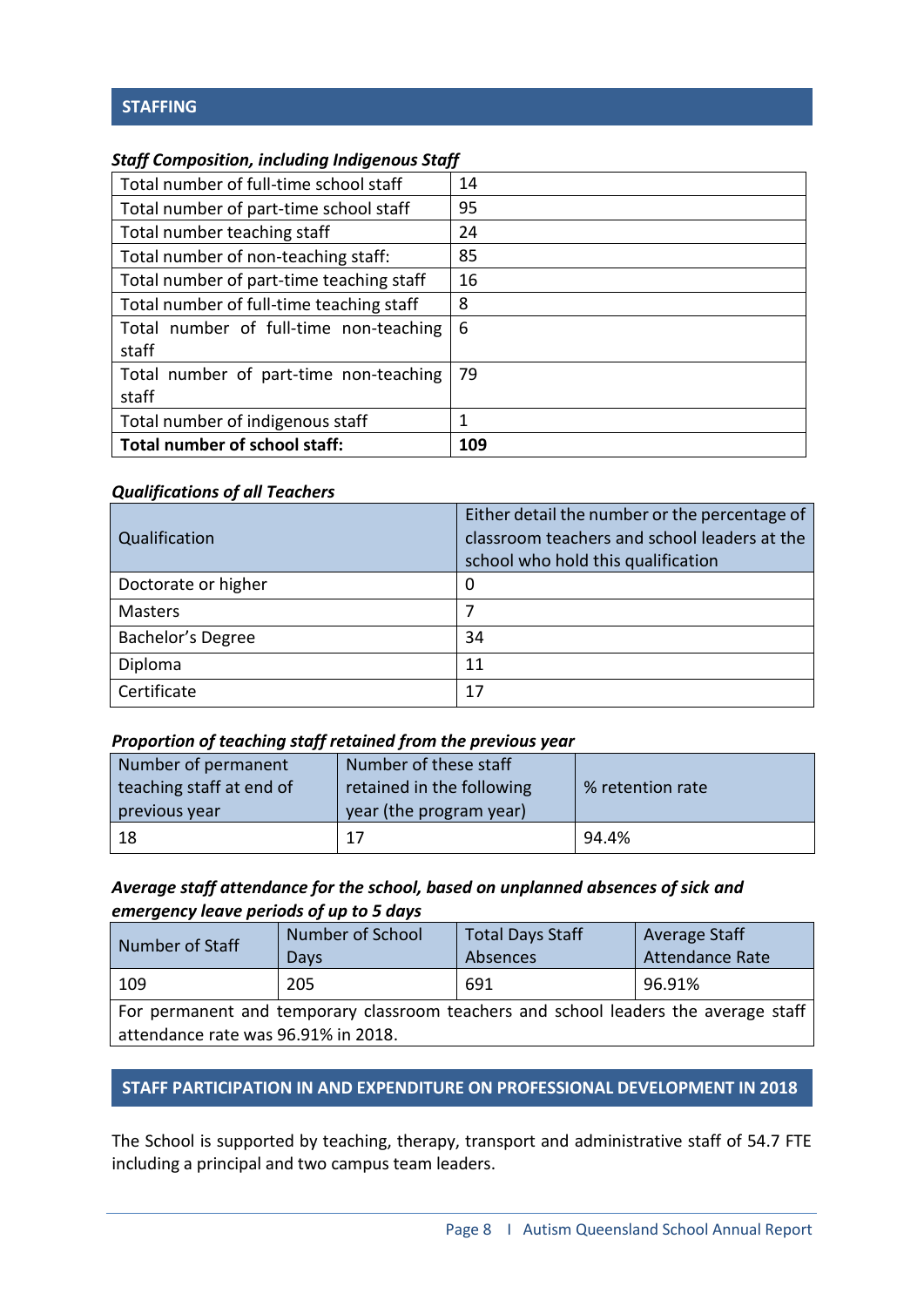All school staff including teachers, allied health professionals, teacher aides and ancillary staff such as bus drivers and bus aides participate in relevant professional development focusing on critical elements of their roles.

Staff also participate in annual performance reviews to identify strengths and areas where performance can be enhanced through coaching and mentoring, professional development and access to training opportunities. The performance review process facilitates an individually tailored approach to professional development. Staff who attend external professional development programs are required to share learning with their peers – either informally within the school teams or by means of a presentation at staff meetings. This promotes cross-disciplinary knowledge and understanding, ultimately improving the quality of service provided to students and their families.

| \$<br>\$17,366<br>723<br>24<br>Total funds expended on teacher professional development in 2017<br>\$17,366<br>Proportion of the teaching staff involved in professional development<br>100%<br>activities during 2018<br>The major professional development initiatives were as follows:<br>Senior First Aid and CPR Training<br>Child Protection: Policy updates<br>٠<br><b>Fire Safety Training</b><br>٠<br>The impact of ASD on Learning<br>٠<br><b>Structured Teaching</b><br>٠<br>Zones of Regulation<br>٠<br><b>Restorative Practice and Special Needs</b><br>٠<br>AQ Pedagogical Framework<br>٠<br>Managing Stress and Anxiety in Students with ASD<br>٠<br><b>Team-Teach Refresher Course</b><br>٠                                                                                                                                                                                                                                            |
|--------------------------------------------------------------------------------------------------------------------------------------------------------------------------------------------------------------------------------------------------------------------------------------------------------------------------------------------------------------------------------------------------------------------------------------------------------------------------------------------------------------------------------------------------------------------------------------------------------------------------------------------------------------------------------------------------------------------------------------------------------------------------------------------------------------------------------------------------------------------------------------------------------------------------------------------------------|
|                                                                                                                                                                                                                                                                                                                                                                                                                                                                                                                                                                                                                                                                                                                                                                                                                                                                                                                                                        |
|                                                                                                                                                                                                                                                                                                                                                                                                                                                                                                                                                                                                                                                                                                                                                                                                                                                                                                                                                        |
|                                                                                                                                                                                                                                                                                                                                                                                                                                                                                                                                                                                                                                                                                                                                                                                                                                                                                                                                                        |
| Autism in Education Conference<br>٠<br>AQ Policies and Procedures<br><b>Incident Reporting and Quality Assurance</b><br>٠<br>Positive Psychology and Staff Wellness: OM Yoga, The Extra Mile Fitness<br>٠<br>Positive Behaviour Support<br>٠<br><b>Behaviour Escalation Plans and Resources</b><br>$\bullet$<br>ASD Learning Styles: Curriculum Decision Making & Planning<br>٠<br>Literacy Intensive Program<br>٠<br><b>AASE National Conference</b><br>٠<br>ISQ Wellbeing Conference<br>٠<br>The Social Mind Workshop<br>$\bullet$<br>Growth Mindset Program<br>True Relationship Education<br>Nationally Consistent Collection of Data: Identifying Adjustments and Evidence<br>٠<br>Sensory Processing in ASD and Emotional Regulation<br>٠<br>Autism Queensland Methodology and Research Updates<br>Bus Staff Training: Incident and Management Plan, regular Transport Industry and<br>Main Roads updates; AQ specific responsibilities updates. |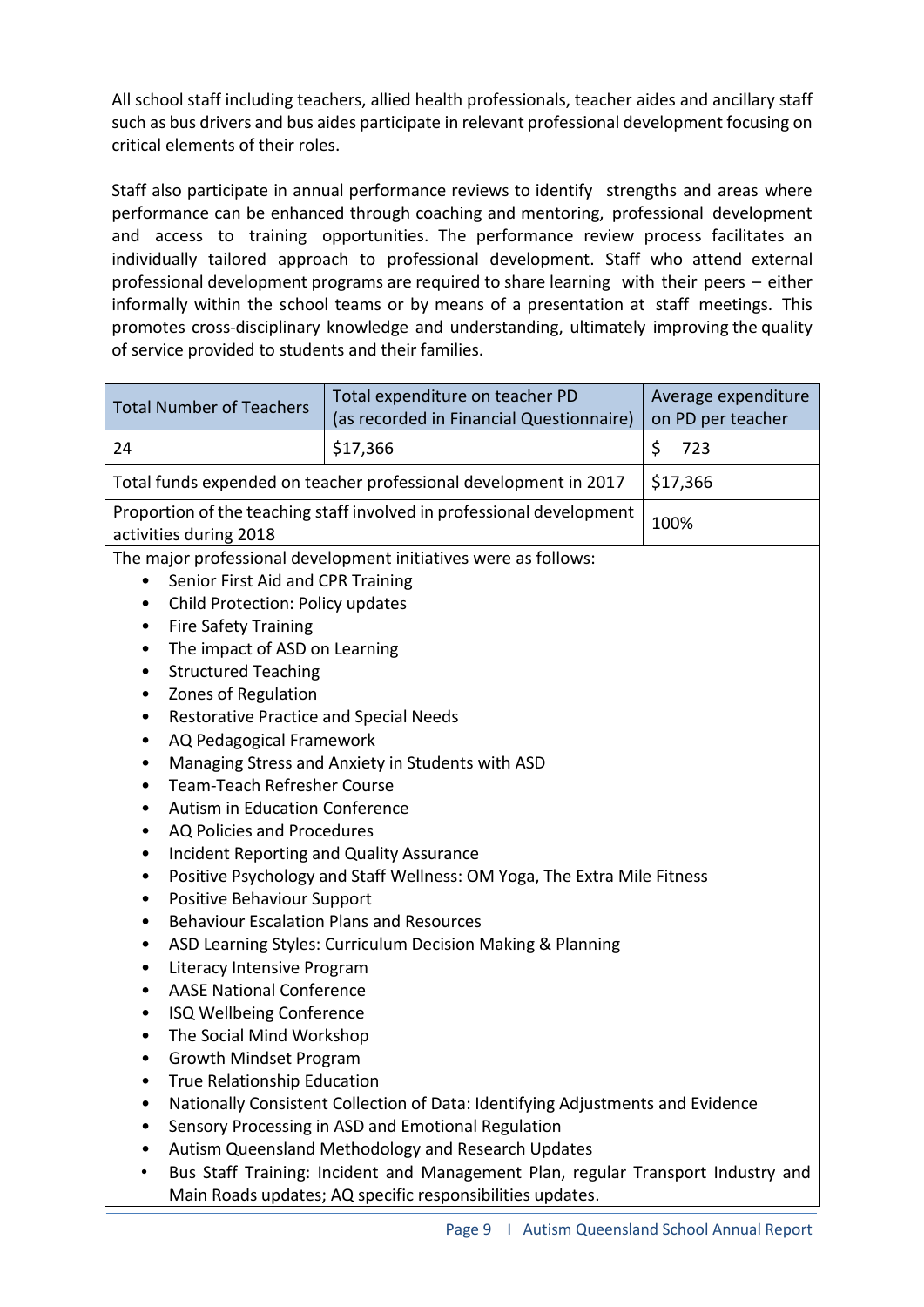### **STUDENT PERFORMANCE**

Students attending the Autism Queensland School do not participate in NAPLAN testing during their placement but may participate at their 'home school'. It should be noted that while many students enrolled in the Autism Queensland School may also be exempt from NAPLAN testing, such decisions regarding exemption are determined by a student's 'home school' staff and their parents.

All students attending the School have an individualised plan with goals set across curriculum areas. These plans are reviewed six monthly in collaboration with the Autism Queensland School team, 'home school' staff and parents.

### **HOW COMPUTERS ARE USED TO ASSIST LEARNING**

Computers are used daily to support learning within the classroom, both for individual needs and in small group sessions. The need to prepare students with ASD for the digital learning environments of both the present and future is recognised as a priority through the provision of:

- Access to learning materials to assist their individualised areas of interest
- Internet use for research for school assignments
- Access to interactive learning platforms, both individually and in small group settings.
- Specific skill training in areas of communication and social skills.

#### **SCHOOL PROGRESS TOWARDS ITS GOALS**

#### • *Extension of full-time school program*

In addition to existing part-time groups, a full-time program was extended at Both Sunnybank and Brighton campuses to include Prep and Year 1 students identified as benefitting from intensive early intervention. Its aim is to increase the potential for successful transition to a mainstream setting and address a growing demand by families for the provision of specialist services to young children with ASD at school. Baseline observations and informal assessments were administered to determine priorities for planning with student progress and parent feedback used as criteria for the program's success and basis for expansion.

#### • *New Brighton Team Leader*

Bronwyn Masterman was welcomed as new team leader to Brighton campus, in February 2018. Bronwyn's wealth of experience in curriculum and secondary transitions are a huge asset for the school. Bronwyn is very passionate about her role at Autism Queensland and has effectively promoted leadership opportunities at various school events for our senior students throughout the year.